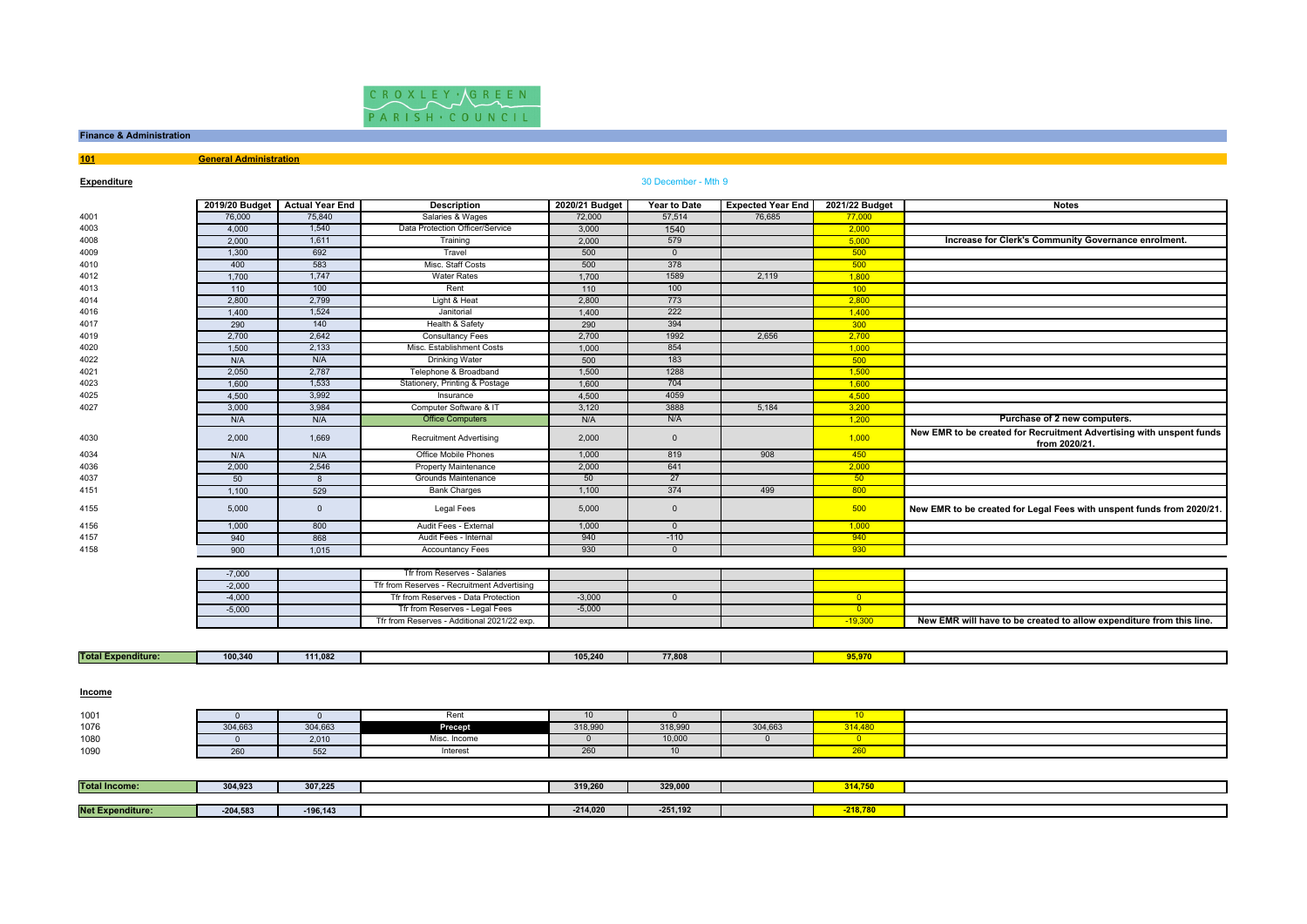**Local Democracy**

**Groundworks**

## **Expenditure**

|                           | 2019/20 Budget | <b>Actual Year End</b> | <b>Description</b>                    | 2020/21 Budget | Year to Date | <b>Expected Year End</b> | 2021/22 Budget | Notes                                                                          |
|---------------------------|----------------|------------------------|---------------------------------------|----------------|--------------|--------------------------|----------------|--------------------------------------------------------------------------------|
| 4024                      | 7,700          | 7,856                  | Subscriptions/Publications            | 2,200          | 1,993        |                          | 2,200          |                                                                                |
| 4033                      | 4,500          | $\Omega$               | Parish Pump Newsletter/Communications | 4,500          | 495          |                          | 2,500          | New EMR for Communications to be created with underspend from<br>current year. |
| 4201                      | 510            | 213                    | <b>Chairman's Discretion Budget</b>   | 550            | 102          | 136                      | 550            |                                                                                |
| 4251                      | 5.000          | 7.987                  | <b>Election Expenses</b>              | 1,250          |              |                          | 1,250          | <b>Transfer to EMR Election Expenses.</b>                                      |
| 4300                      | 360            | 142                    | Events - Revels on the Green          | 370            |              |                          | 370            |                                                                                |
|                           |                |                        |                                       |                |              |                          |                |                                                                                |
| 4882                      |                | $-2,987$               | Tfr from Elections Reserves           |                |              |                          | $\overline{0}$ |                                                                                |
|                           |                |                        |                                       |                |              |                          |                |                                                                                |
| <b>Total Expenditure:</b> | 18,070         | 13,211                 |                                       | 8,870          | 2,590        | 136                      | 6,870          |                                                                                |
| Income                    |                |                        |                                       |                |              |                          |                |                                                                                |
| 1080                      |                |                        | Misc. Income                          |                |              |                          | $\Omega$       |                                                                                |
|                           |                |                        |                                       |                |              |                          |                |                                                                                |
| <b>Total Income:</b>      |                |                        |                                       |                |              |                          | $\mathbf{0}$   |                                                                                |
|                           |                |                        |                                       |                |              |                          |                |                                                                                |
| <b>Net Expenditure:</b>   | 18,070         | 13,211                 |                                       | 8,870          | 2,590        | 136                      | 6,870          |                                                                                |
|                           |                |                        |                                       |                |              |                          |                |                                                                                |

## **Expenditure**

**Total Income:**

**103**

|                           |          | 2019/20 Budget Actual Year End | <b>Description</b>                        | 2020/21 Budget | <b>Year to Date</b> | <b>Expected Year End</b> | 2021/22 Budget | <b>Notes</b>                                         |
|---------------------------|----------|--------------------------------|-------------------------------------------|----------------|---------------------|--------------------------|----------------|------------------------------------------------------|
| 4001                      | 58,900   | 60.220                         | Salaries & Wages                          | 62,000         | 47,134              | 62.845                   | 63,000         |                                                      |
| 4006                      | 400      | 598                            | <b>Protective Clothing</b>                | 600            | 303                 | 404                      | 600            |                                                      |
| 4008                      | 2,000    | 2,230                          | Training                                  | 2,000          | 99                  | 132                      | 2,000          |                                                      |
| 4009                      | 100      | 90                             | Travel                                    | 100            | $\Omega$            | $\Omega$                 | 100            |                                                      |
| 4010                      | 750      | 669                            | <b>Staff Allowances</b>                   | 760            | 377                 | 503                      | 500            |                                                      |
| 4012                      | 720      | 604                            | <b>Water Rates</b>                        | 730            | 585                 | 780                      | 750            |                                                      |
| 4017                      | 510      | 249                            | Health & Safety                           | 500            | 451                 |                          | 500            |                                                      |
| 4018                      | 200      | 363                            | Refuse/Green Waste Disposal               | N/A            | N/A                 | N/A                      | N/A            |                                                      |
| 4020                      | $\Omega$ | 36                             | Misc. Establishment Costs                 | N/A            | N/A                 | N/A                      | N/A            |                                                      |
| 4036                      | 510      | 1,171                          | Property Maintenance                      | N/A            | N/A                 | N/A                      | N/A            |                                                      |
| 4037                      | 4,000    | 3,155                          | Grounds Maintenance                       | N/A            | N/A                 | N/A                      | N/A            |                                                      |
| 4038                      | 2,000    | 2,300                          | Maintenance Contracts                     | N/A            | N/A                 | N/A                      | N/A            |                                                      |
| 4041                      | 450      | 605                            | <b>Equipment Hire</b>                     | N/A            | N/A                 | N/A                      | N/A            |                                                      |
| 4042                      | 1,500    | 330                            | <b>Equipment Maintenance</b>              | N/A            | N/A                 | N/A                      | N/A            |                                                      |
| 4046                      | 1,300    | 893                            | <b>Equipment Purchased</b>                | N/A            | N/A                 | N/A                      | N/A            |                                                      |
| 4051                      | 1,950    | 2,548                          | Vehicle License & Insurance               | N/A            | N/A                 | N/A                      | N/A            |                                                      |
| 4055                      | 1,300    | 1,168                          | Fuel & Oil - LS08 WCP                     | N/A            | N/A                 | N/A                      | N/A            |                                                      |
| 4060                      | 860      | 735                            | Fuel & Oil - Groundworks                  | N/A            | N/A                 | N/A                      | N/A            |                                                      |
| 4070                      | 1,000    | 6,076                          | Maintenance - LS08 WCP                    | N/A            | N/A                 | N/A                      | N/A            |                                                      |
| 4071                      | 250      | 365                            | Maintenance - Tractor                     | N/A            | N/A                 | N/A                      | N/A            |                                                      |
| 4072                      | 250      | 276                            | Maintenance - Ride on Mower               | N/A            | N/A                 | N/A                      | N/A            |                                                      |
|                           |          |                                |                                           |                |                     |                          |                |                                                      |
|                           | $-2,000$ | $\Omega$                       | Tfr from Reserves ex Maintenance Contract | N/A            | N/A                 | N/A                      | N/A            |                                                      |
|                           |          |                                |                                           |                |                     |                          |                |                                                      |
| <b>Total Expenditure:</b> | 76,950   | 84,681                         |                                           | 66,690         | 48,949              | 64,664                   | 67,450         | Items 4018-4072 moved to Open Space Management (202) |
|                           |          |                                |                                           |                |                     |                          |                |                                                      |
| Income                    |          |                                |                                           |                |                     |                          |                |                                                      |
| 1080                      | $\Omega$ | $\Omega$                       | Misc. Income                              | $\Omega$       | $\overline{0}$      | $\mathbf{0}$             | $\overline{0}$ |                                                      |
|                           |          |                                |                                           |                |                     |                          |                |                                                      |

**<sup>0</sup> <sup>0</sup> <sup>0</sup> <sup>0</sup> <sup>0</sup> <sup>0</sup>**

**102**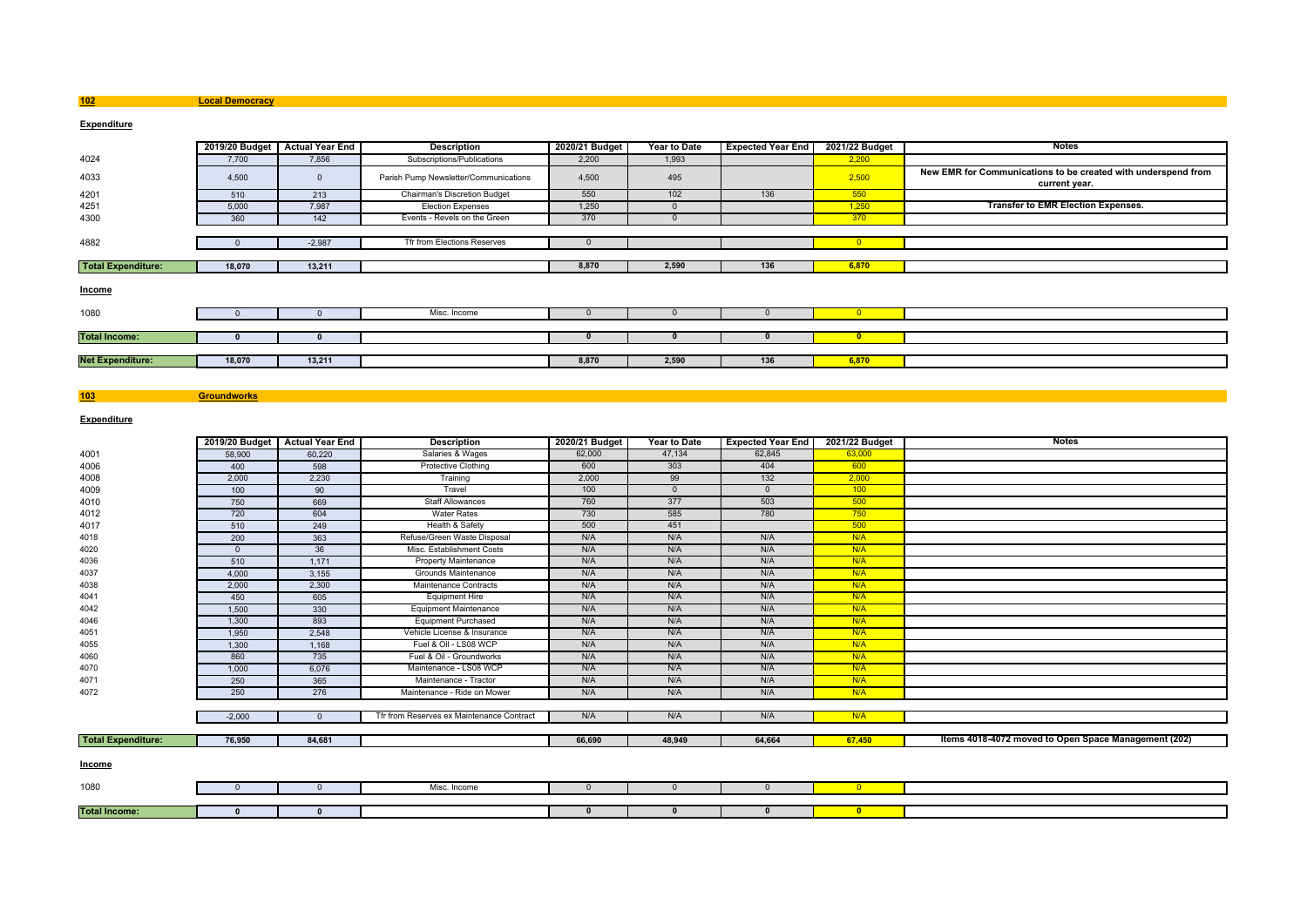|  | <b>Net Ex</b><br>enditure:<br>--- | -- ---<br>76,950 | $-0.400$<br>84 hr<br> |  | 66.690<br> | 48.94 <sup>r</sup> | 64.66 | . <b>.</b> |  |
|--|-----------------------------------|------------------|-----------------------|--|------------|--------------------|-------|------------|--|
|--|-----------------------------------|------------------|-----------------------|--|------------|--------------------|-------|------------|--|

| 107                       | <b>Grants</b> |                                |                                      |                |                     |                          |                         |              |
|---------------------------|---------------|--------------------------------|--------------------------------------|----------------|---------------------|--------------------------|-------------------------|--------------|
|                           |               |                                |                                      |                |                     |                          |                         |              |
| Expenditure               |               |                                |                                      |                |                     |                          |                         |              |
|                           |               | 2019/20 Budget Actual Year End | <b>Description</b>                   | 2020/21 Budget | <b>Year to Date</b> | <b>Expected Year End</b> | 2021/22 Budget          | <b>Notes</b> |
| 4200                      | 3,000         | 541                            | <b>Council's Charity Expenditure</b> | 3,000          | $\mathbf{0}$        |                          | 3,000                   |              |
| 4260                      | 9,700         | 9,700                          | Village Hall Grant                   | 9,700          | 9,625               | 9,625                    | 9,700                   |              |
| 4711                      | 5,000         | 11,999                         | Grants                               | 5,000          | 250                 |                          | 5,000                   |              |
|                           |               |                                |                                      |                |                     |                          |                         |              |
| <b>Total Expenditure:</b> | 17,700        | 22,240                         |                                      | 17,700         | 9,875               | 9,625                    | 17,700                  |              |
| Income                    |               |                                |                                      |                |                     |                          |                         |              |
| 1077                      |               |                                | <b>Grants Received</b>               |                |                     |                          | $\overline{\mathbf{0}}$ |              |
| 1200                      | 3,000         | 388                            | <b>Council Charity Income</b>        | 3,000          | $\Omega$            |                          | 3,000                   |              |
|                           |               |                                |                                      |                |                     |                          |                         |              |
| <b>Total Income:</b>      | 3,000         | 388                            |                                      | 3,000          |                     |                          | 3,000                   |              |
|                           |               |                                |                                      |                |                     |                          |                         |              |
| <b>Net Expenditure:</b>   | 14,700        | 21,852                         |                                      | 14,700         | 9,875               | 9,625                    | 14,700                  |              |
|                           |               |                                |                                      |                |                     |                          |                         |              |

**199**

**Net Expenditure:**

**F&A Capital & Projects**

| <b>Expenditure</b>        |                |                        |                                             |                |              |                          |                         |                                                         |
|---------------------------|----------------|------------------------|---------------------------------------------|----------------|--------------|--------------------------|-------------------------|---------------------------------------------------------|
|                           | 2019/20 Budget | <b>Actual Year End</b> | <b>Description</b>                          | 2020/21 Budget | Year to Date | <b>Expected Year End</b> | 2021/22 Budget          | <b>Notes</b>                                            |
| 4175                      |                |                        | Sale of Assets                              |                |              |                          |                         |                                                         |
| 4823                      | 4,000          | 4,000                  | Tfr to Vehicle Repl Fund                    | 4,200          | $\Omega$     | 4,200                    | 4,300                   |                                                         |
| 4824                      | 3,150          | 3,150                  | Tfr to Equip Repl Fund                      | 3,200          | $\Omega$     | 3,200                    | 3,300                   |                                                         |
| 4873                      | $-10,416$      | $-10,416$              | Tfr from Vehicle Repl Fund                  | $\Omega$       | $\Omega$     |                          | $\overline{0}$          |                                                         |
| 4874                      | $\Omega$       | $\Omega$               | Tfr from Equip Repl Fund                    | $\Omega$       | $\Omega$     |                          | $\overline{0}$          |                                                         |
| 4973                      | 50             | 54                     | <b>Hazel Seeley Award</b>                   | 50             | $\Omega$     | 50                       | 50 <sub>2</sub>         |                                                         |
| 4102                      | 248            | $\Omega$               | Purchase of logo printed table cloths       | $\Omega$       | $\Omega$     |                          | $\overline{\mathbf{0}}$ | Removed.                                                |
| 4905                      | $\Omega$       | 895                    | Purchase of 3 Parish Noticeboards           | $\Omega$       | $\Omega$     |                          | $\overline{0}$          | Removed.                                                |
| 4982                      | 200            | $\Omega$               | Cllr & Staff Name Badges                    | 50             |              |                          | $\overline{0}$          | Removed.                                                |
| 4906                      | 5,000          | $\Omega$               | <b>Updating Council Office (Plans)</b>      | 5,000          | $\Omega$     |                          | $\overline{0}$          | New Office Update (Plans) EMR to be created with £5000. |
| 4963                      | 28,500         | 29,500                 | <b>PCSO Funding</b>                         | 31,690         | $\Omega$     | 31,690                   | 32,000                  | Figure may rise.                                        |
| 4981                      | 10,416         | 10,832                 | Vehicle Leasing                             | 10,416         | 7,812        | 10,416                   | 11,916                  | Current replacement plan total.                         |
|                           | 3,000          | $\Omega$               | Depot Extension (Plans)                     | 3,000          | $\Omega$     |                          | $\overline{0}$          | Depot Extension EMR already created.                    |
| 4986                      | N/A            | N/A                    | <b>Archiving Council Records</b>            | 500            | $\Omega$     | 500                      | 500                     |                                                         |
|                           |                |                        |                                             |                |              |                          |                         |                                                         |
|                           | $-3,000$       | $\Omega$               | Tfr from Reserves - Depot Extension         | $-3,000$       | $\Omega$     |                          | $\overline{\mathbf{0}}$ |                                                         |
|                           | $-5,000$       | $\Omega$               | Tfr from Reserves - Updating Council Office | $-5,000$       | $\Omega$     |                          | $\overline{0}$          |                                                         |
|                           | $\Omega$       | $\Omega$               | Tfr from EMR 324 - Leasing                  | $-10,416$      | $\Omega$     |                          | $-11,916$               |                                                         |
|                           | $\Omega$       | $-895$                 | Tfr from Noticeboard Reserve                |                |              |                          |                         | Removed.                                                |
|                           |                |                        |                                             |                |              |                          |                         |                                                         |
| <b>Total Expenditure:</b> | 36,148         | 37,120                 |                                             | 39,690         | 7,812        | 50,056                   | 40,150                  |                                                         |
| Income                    |                |                        |                                             |                |              |                          |                         |                                                         |
| 1080                      | $\Omega$       | $\Omega$               | Misc. Income                                | $\Omega$       | $\Omega$     |                          | $\overline{0}$          |                                                         |
|                           |                |                        |                                             |                |              |                          |                         |                                                         |
| <b>Total Income:</b>      | $\Omega$       | $\mathbf{0}$           |                                             | $\Omega$       | $\bf{0}$     |                          | $\mathbf{0}$            |                                                         |

|                        | <b>Finance &amp; Administration</b> |           |  |           |          |         |           |  |  |  |  |
|------------------------|-------------------------------------|-----------|--|-----------|----------|---------|-----------|--|--|--|--|
| <b>Expenditure</b>     | 249,208                             | 268,334   |  | 238,190   | 147,034  | 124,481 | 228,140   |  |  |  |  |
| Income                 | 307,923                             | 307,613   |  | 322.260   | 329,000  |         | 317,750   |  |  |  |  |
| <b>Net Expenditure</b> | $-58,715$                           | $-39,279$ |  | $-84,070$ | -181,966 | 124,481 | $-89,610$ |  |  |  |  |
|                        |                                     |           |  |           |          |         |           |  |  |  |  |

**<sup>0</sup> <sup>0</sup> <sup>0</sup> <sup>0</sup> <sup>0</sup> <sup>0</sup>**

**36,148 37,120 39,690 7,812 50,056 40,150**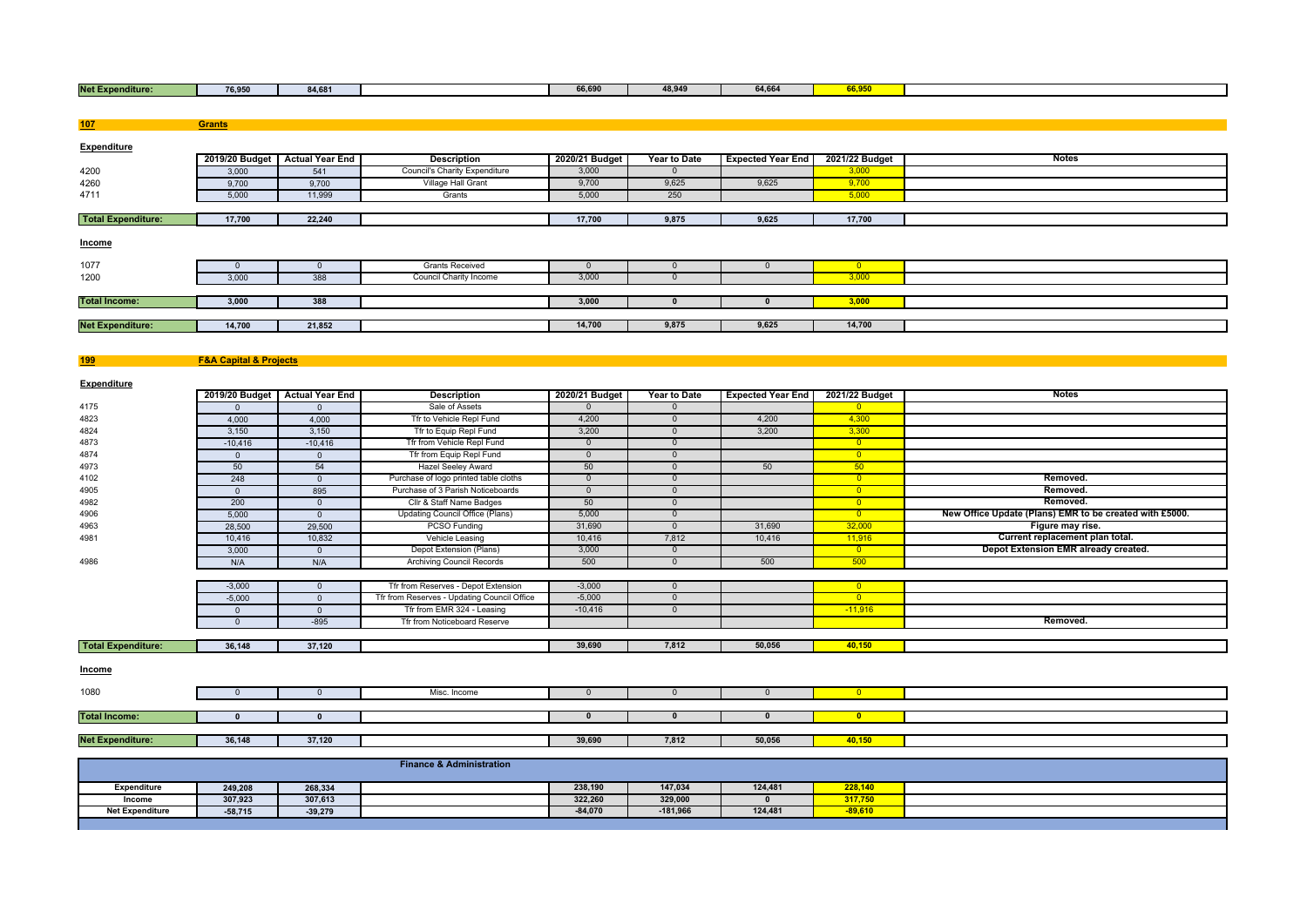### **Leisure, Events & Environment**

**202 Open Space Management**

**Expenditure**

| <b>EXPONSITION</b>        | 2019/20 Budget                 | <b>Actual Year End</b> | <b>Description</b>                           | 2020/21 Budget | Year to Date   | <b>Expected Year End</b> | 2021/22 Budget           | <b>Notes</b>                                                                             |
|---------------------------|--------------------------------|------------------------|----------------------------------------------|----------------|----------------|--------------------------|--------------------------|------------------------------------------------------------------------------------------|
| 4401                      | N/A                            | N/A                    | Refuse/Green Waste Disposal                  | 500            | 339            | 452                      | 500                      |                                                                                          |
| 4403                      | N/A                            | N/A                    | Maintenance Contracts                        | 2,000          | $\mathsf 0$    |                          | $\bullet$                | New Maintenance Contract EMR Reserve to be created with underspend<br>from current year. |
| 4404                      | N/A                            | N/A                    | <b>Equipment Hire</b>                        | 700            | $\overline{0}$ |                          | 700                      |                                                                                          |
| 4405                      | N/A                            | N/A                    | <b>Equipment Maintenance</b>                 | 1,500          | 894            | 1,192                    | 1,500                    |                                                                                          |
| 4406                      | N/A                            | N/A                    | <b>Equipment Purchased</b>                   | 1,300          | 1,473          |                          | 2,000                    | Increase to purchase more electric tools.                                                |
| 4407                      | N/A                            | N/A                    | Maintenance - LS08 WCP                       | 1,000          | 506            |                          | 1,000                    |                                                                                          |
| 4408                      | N/A                            | N/A                    | Maintenance - Tractor                        | 250            | $\overline{0}$ |                          | 250                      |                                                                                          |
| 4409                      | N/A                            | N/A                    | Maintenance - Ride on Mower                  | 250            | $\overline{0}$ |                          | 250                      |                                                                                          |
| 4410                      | 550                            | 820                    | Fly Tipping                                  | 550            | 1,630          |                          | 550                      |                                                                                          |
|                           | N/A                            | N/A                    | <b>Hazardous Waste Removal</b>               | N/A            | N/A            |                          | 1,500                    | Specific item related to clean up costs from incursions onto Green &<br>Stone's Orchard. |
| 4412                      | N/A                            | N/A                    | Grounds Maintenance                          | 4,000          | 1,680          |                          | 4,000                    |                                                                                          |
| 4413                      | N/A                            | N/A                    | Vehicle License & Insurance                  | 1,950          | 3,163          |                          | 3,000                    |                                                                                          |
| 4414                      | N/A                            | N/A                    | Fuel & Oil - LS08 WCP                        | 1,400          | 655            |                          | 1,400                    |                                                                                          |
| 4415                      | N/A                            | N/A                    | Fuel & Oil - Groundworks                     | 860            | 754            |                          | 860                      |                                                                                          |
|                           |                                |                        |                                              |                |                |                          |                          |                                                                                          |
|                           | $\mathbf{0}$                   | $\Omega$               | Tfr from Reserves - ex maintenance contracts | $-2,000$       | $\overline{0}$ |                          | $\overline{0}$           | Removed.                                                                                 |
|                           |                                |                        |                                              |                |                |                          |                          |                                                                                          |
| <b>Total Expenditure:</b> | 550                            | 820                    |                                              | 14,260         | 11,094         | 1,644                    | 17,510                   |                                                                                          |
|                           |                                |                        |                                              |                |                |                          |                          |                                                                                          |
| <b>Net Expenditure:</b>   | 550                            | 820                    |                                              | 14,260         | 11,094         | 1,644                    | 17,510                   |                                                                                          |
| 203                       | <b>Open Spaces &amp; Trees</b> |                        |                                              |                |                |                          |                          |                                                                                          |
| <b>Expenditure</b>        |                                |                        |                                              |                |                |                          |                          |                                                                                          |
|                           | 2019/20 Budget                 | <b>Actual Year End</b> | <b>Description</b>                           | 2020/21 Budget | Year to Date   | <b>Expected Year End</b> | 2021/22 Budget           | <b>Notes</b>                                                                             |
| 4058                      | N/A                            | N/A                    | Weston Wood                                  | 2,000          | $\mathbb O$    |                          | 2,000                    | New Weston Wood EMR to be created with underspend from current<br>year.                  |
| 4048                      | 500                            | $\overline{0}$         | Plants. Shrubs & Trees - General             | 500            | $\overline{0}$ |                          | $\overline{\phantom{0}}$ | Removed. General item and covered elsewhere.                                             |
| 4056                      | 2,000                          | $\overline{0}$         | <b>Street Trees</b>                          | 2,000          | $\overline{0}$ |                          | 250                      | Street Tree EMR already created. Unspent funds to be transferred,                        |
| 4049                      | 15,500                         | 15,152                 | Dog Hygiene                                  | 16,000         | 11,334         |                          | 16,000                   |                                                                                          |
|                           | 760                            | $\overline{0}$         | Dog Bag Dispensers                           | N/A            | $\overline{0}$ |                          | $\overline{\mathbf{0}}$  | Removed.                                                                                 |
| 4049                      | N/A                            | N/A                    | Dog Bin Replacements                         | 1,000          | $\overline{0}$ |                          | 1,000                    |                                                                                          |
| 4699                      | 2,500                          | $\overline{0}$         | Stone's Orchard Fund                         | $\Omega$       | $\Omega$       |                          | $\overline{\mathbf{0}}$  | Current Stone's Orchard EMR (£3429)                                                      |
|                           |                                |                        |                                              |                |                |                          |                          |                                                                                          |
|                           | $-2,000$                       | $\overline{0}$         | Tfr from Reserves - ex Street Trees          | $-2,000$       | $\overline{0}$ |                          | $\overline{0}$           |                                                                                          |
|                           | $-2,500$                       | $\overline{0}$         | Tfr from Stone's Orchard Fund                |                |                |                          |                          |                                                                                          |
|                           |                                |                        |                                              |                |                |                          |                          |                                                                                          |
| <b>Total Expenditure:</b> | 16,760                         | 15,152                 |                                              | 19,500         | 11,334         | $\mathbf{0}$             | 19,250                   |                                                                                          |
| <b>Income</b>             |                                |                        |                                              |                |                |                          |                          |                                                                                          |
| 1077                      | $\mathbf 0$                    | $\overline{0}$         | <b>Grants Received</b>                       | $\overline{0}$ | $\mathbf{0}$   | $\mathbf{0}$             | $\overline{\mathbf{0}}$  | Removed.                                                                                 |
| 1084                      | 200                            | $\Omega$               | Dog Bag Donations                            | 200            | $\overline{0}$ | $\overline{0}$           | 200                      |                                                                                          |
|                           |                                |                        |                                              |                |                |                          |                          |                                                                                          |
| <b>Total Income:</b>      | 200                            | $\mathbf{0}$           |                                              | 200            | $\mathbf{0}$   | $\mathbf{0}$             | 200                      |                                                                                          |
|                           |                                |                        |                                              |                |                |                          |                          |                                                                                          |
| <b>Net Expenditure:</b>   | 16,560                         | 15,152                 |                                              | 19,300         | 11,334         |                          | 19,050                   |                                                                                          |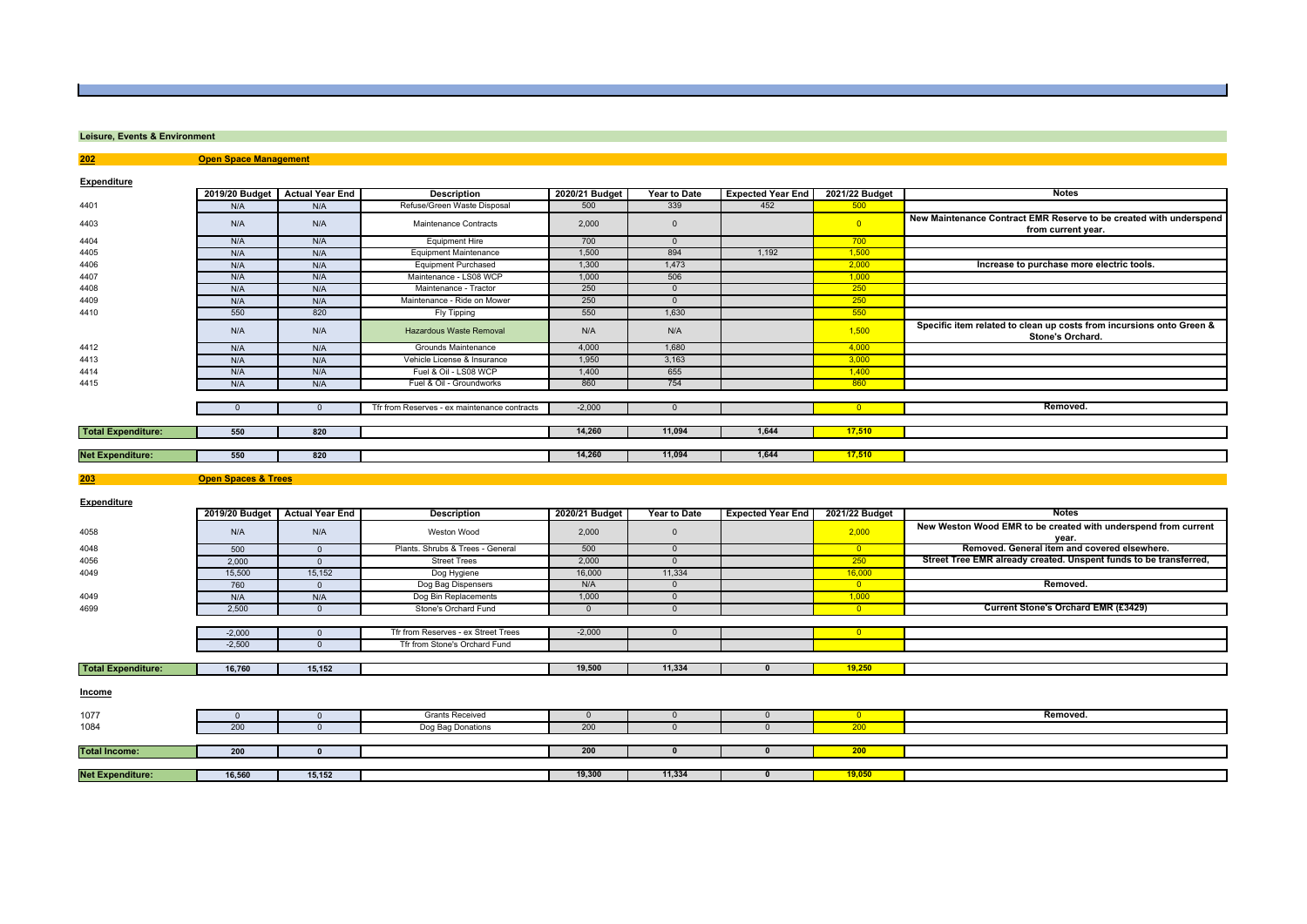**211 Events / Projects**

| <b>Expenditure</b>        |                |                                |                                               |                |                |                          |                         |                                                                        |
|---------------------------|----------------|--------------------------------|-----------------------------------------------|----------------|----------------|--------------------------|-------------------------|------------------------------------------------------------------------|
|                           |                | 2019/20 Budget Actual Year End | <b>Description</b>                            | 2020/21 Budget | Year to Date   | <b>Expected Year End</b> | 2021/22 Budget          | <b>Notes</b>                                                           |
| 4601                      | 250            | 40                             | Xmas Lighting Competition                     | 100            | $\mathbf{0}$   | 100                      | 100                     |                                                                        |
| 4602                      | 250            | $\Omega$                       | <b>Quiz Night</b>                             | 250            | $\Omega$       | $\Omega$                 | 250                     |                                                                        |
| 4605                      | 9,000          | 8,802                          | Christmas Lights                              | 9,200          | 8,455          | 9,200                    | 11,000                  | Extra funding for decorations on New Road.                             |
| 4610                      | 5,000          | 8,127                          | Fireworks on Green                            | 8,000          | $\Omega$       |                          | 8,000                   |                                                                        |
| 4611                      | 1,300          | 160                            | Senior Citizens Seaside/Outing                | 1,300          | $\mathbf{0}$   |                          | 1,300                   |                                                                        |
| 4615                      | 580            | 395                            | Christmas Trees (Library & Green)             | 590            | 1,180          |                          | 2,500                   | Extra funding to install a tree on The Green.                          |
| 4617                      | 100            | $\Omega$                       | Wassail                                       | 100            | $\overline{0}$ |                          | 100                     |                                                                        |
| 4618                      | 100            | 100                            | Dog Show & Apple Day                          | 700            | 45             | 45                       | 700                     |                                                                        |
| 4619                      | 1,000          | $\Omega$                       | Local Travel Map (Business Festival)          | 1,000          | $\mathbf{0}$   |                          | 1,000                   |                                                                        |
| 4623                      | 450            | 450                            | Remembrance Day Event                         | 450            | $\mathbf{0}$   |                          | 1,500                   | New Remembrance Day event for 2021.                                    |
| 4622                      | 250            | 250                            | Poppies on The Green                          | 400            | $\overline{0}$ | 400                      | 400                     |                                                                        |
| 4631                      | 1,500          | 3,100                          | Home & Produce Show                           | 1.500          | 1,500          | 1,500                    | 1.500                   | Although no show in 2020, funds were released.                         |
| 4634                      | N/A            | N/A                            | Revels & Croxfest                             | 5,500          | $\overline{0}$ | $\overline{0}$           | 5,500                   |                                                                        |
| 4635                      | N/A            | N/A                            | Senior Citizens Xmas Trip                     | 650            | $\mathbf{0}$   | $\overline{0}$           | 650                     |                                                                        |
| 4636                      | N/A            | N/A                            | <b>History Project</b>                        | 500            | $\overline{0}$ |                          | 500                     |                                                                        |
| 4637                      | N/A            | N/A                            | <b>General Ranger Events</b>                  | 500            | $\mathbf{0}$   |                          | $-500$                  |                                                                        |
| 4638                      | N/A            | N/A                            | <b>French Market</b>                          | 500            | $\overline{0}$ | $\Omega$                 | 500                     |                                                                        |
| 4639                      | N/A            | N/A                            | <b>VE Day 2020</b>                            | 500            | $\Omega$       | $\Omega$                 | 500                     |                                                                        |
| 4632                      | $\overline{0}$ | 499                            | Peace Picnic                                  | 250            | $\overline{0}$ | $\overline{0}$           | 500                     |                                                                        |
| 4626                      | 350            | 357                            | Infant School Sun Flower Comp                 | 350            | $\overline{0}$ | $\overline{0}$           | 350                     |                                                                        |
| 4627                      | 500            | $\mathbf{0}$                   | Micro-habitats                                | 500            | $\mathbf{0}$   |                          | $\overline{0}$          | New Micro-habitat EMR to be created with underspend from current year. |
| 4628                      | 250            | 130                            | <b>Promotional materials</b>                  | 500            | $\Omega$       |                          | 1,000                   | Promotional ads online as well as physical material.                   |
| 4629                      | 1,000          | 840                            | Allotment for Preschool children              | 1,000          | 41             |                          | 1,000                   |                                                                        |
| 4630                      | 500            | $\overline{0}$                 | <b>Bat Boxes</b>                              | $\mathbf{0}$   | $\overline{0}$ | $\Omega$                 | $\overline{0}$          | Removed                                                                |
| 4625                      | 250            | 214                            | Easter Egg Hunt (Stones Orchard)              | 300            | $\overline{0}$ | $\overline{0}$           | 300                     |                                                                        |
| 4633                      | $\Omega$       | 231                            | <b>Pumpkin Carving</b>                        | 250            | 257            | 250                      | 250                     |                                                                        |
|                           |                |                                |                                               |                |                |                          |                         |                                                                        |
|                           | $-500$         | $\mathbf{0}$                   | Tfr from Reserves - Micro Habitats            | $-500$         | $\overline{0}$ |                          | $\overline{0}$          | Removed                                                                |
|                           | $-500$         | $\mathbf{0}$                   | Tfr from Reserves - Bat Boxes                 | $\overline{0}$ | $\Omega$       |                          | $\overline{\mathbf{0}}$ |                                                                        |
|                           | $-125$         | $\overline{0}$                 | Tfr from Reserves - Sunflower Comp            |                |                |                          | $\overline{0}$          |                                                                        |
|                           | $-1,000$       |                                | Tfr from Reserves - Local Map / Business Fest | $-1,000$       | $\Omega$       |                          | $\overline{0}$          |                                                                        |
|                           |                |                                |                                               |                |                |                          |                         |                                                                        |
| <b>Total Expenditure:</b> | 20,505         | 23.695                         |                                               | 33,390         | 11,478         | 11,495                   | 39,900                  |                                                                        |
| <b>Income</b>             |                |                                |                                               |                |                |                          |                         |                                                                        |
| 1077                      | $\Omega$       | $\overline{0}$                 | Grants & Donations Received                   | $\overline{0}$ | $\overline{0}$ |                          |                         |                                                                        |
| 1080                      | $\mathbf{0}$   | 75                             | Misc. Income                                  | $\Omega$       | $\mathbf{0}$   |                          |                         |                                                                        |
|                           |                |                                |                                               |                |                |                          |                         |                                                                        |
| <b>Total Income:</b>      | $\mathbf{0}$   | 75                             |                                               | $\mathbf{0}$   | $\Omega$       | $\Omega$                 | $\mathbf{0}$            |                                                                        |
|                           |                |                                |                                               |                |                |                          |                         |                                                                        |
| <b>Net Expenditure:</b>   | 20,505         | 23,620                         |                                               | 33,390         | 11,478         | 11,495                   | 39,900                  |                                                                        |
|                           |                |                                |                                               |                |                |                          |                         |                                                                        |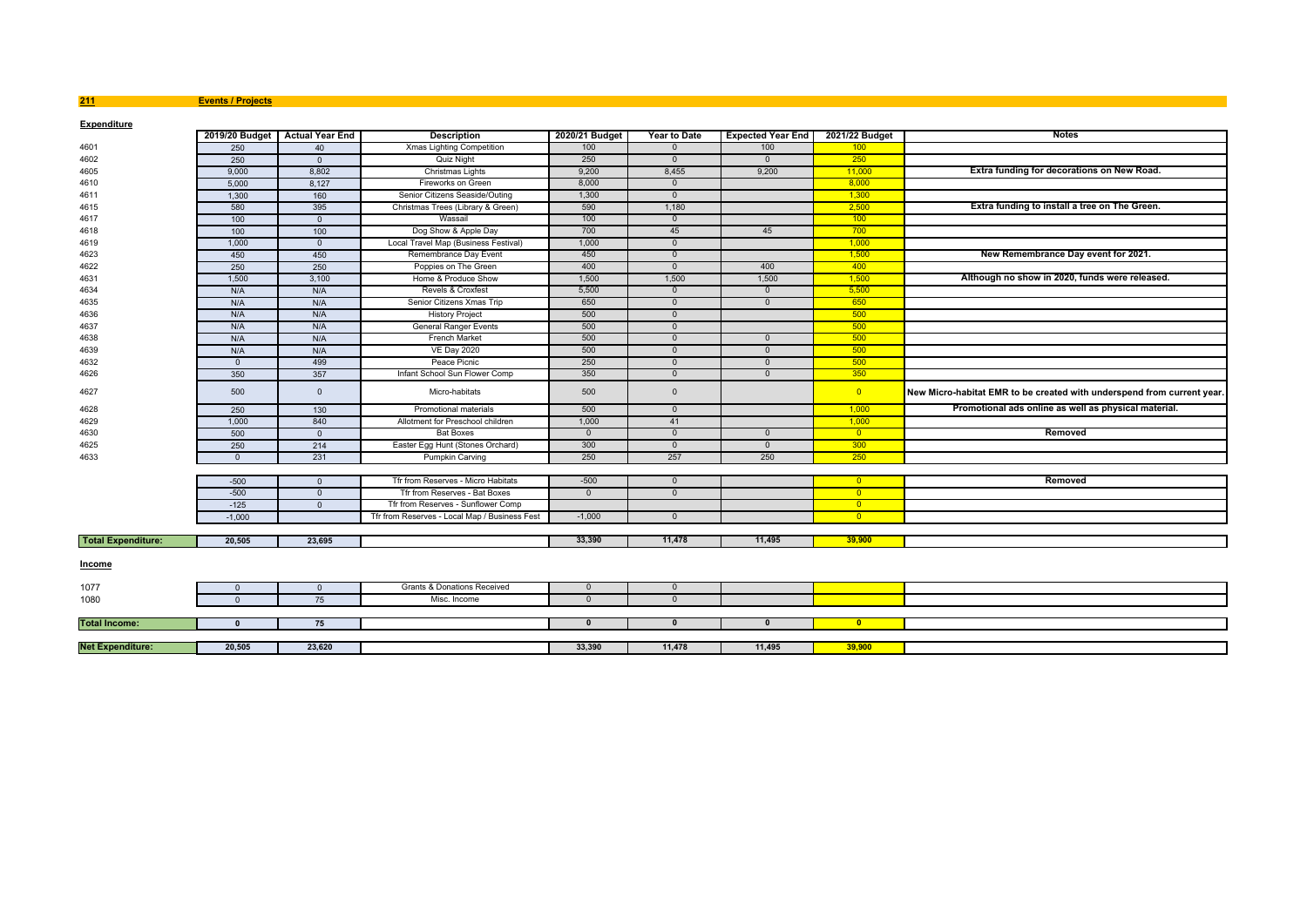**Multi Sports Court - Barton Way**

**221**

**299**

| <b>Expenditure</b>        |       |                                |                              |                |                     |                          |                |                                                                                            |
|---------------------------|-------|--------------------------------|------------------------------|----------------|---------------------|--------------------------|----------------|--------------------------------------------------------------------------------------------|
|                           |       | 2019/20 Budget Actual Year End | <b>Description</b>           | 2020/21 Budget | <b>Year to Date</b> | <b>Expected Year End</b> | 2021/22 Budget | <b>Notes</b>                                                                               |
| 4042                      | 1,000 |                                | <b>Equipment Maintenance</b> | 1,000          |                     |                          | 200            | Current MSC EMR is £22,339. Level is sufficient to allow a reduction in<br>annual funding. |
|                           |       |                                |                              |                |                     |                          |                |                                                                                            |
| <b>Total Expenditure:</b> | 1,000 |                                |                              | 1,000          |                     |                          | 200            |                                                                                            |
| <b>Income</b>             |       |                                |                              |                |                     |                          |                |                                                                                            |
| 1077                      |       |                                | TRDC Contribution to Repairs |                |                     |                          |                | TRDC should contribute 2/3 of repair costs.                                                |
|                           |       |                                |                              |                |                     |                          |                |                                                                                            |
| <b>Total Income:</b>      |       |                                |                              |                |                     |                          |                |                                                                                            |
|                           |       |                                |                              |                |                     |                          |                |                                                                                            |
| <b>Net Expenditure:</b>   | 1,000 |                                |                              | 1,000          |                     |                          | 200            |                                                                                            |
|                           |       |                                |                              |                |                     |                          |                |                                                                                            |

**LEE Capital & Projects**

**Expenditure2019/20 Budget Actual Year EndDescription 2020/21 Budget Year to Date Expected Year End 2021/22 Budget Notes War Memorial 800 2021/22 Budget 1** 4932 <sup>200</sup> <sup>0</sup> War Memorial <sup>600</sup> <sup>725</sup> <sup>500</sup> 4934 <sup>500</sup> <sup>724</sup> Flowers 4 Croxley <sup>500</sup> <sup>464</sup> <sup>500</sup> 4941 1,460 <sup>0</sup> Commemorative Plaques on oak trees 1,460 <sup>0</sup> **Tree plaque EMR already created. Remove from Budget.** 4969 <sup>400</sup> <sup>0</sup> Canal Adoption Scheme <sup>400</sup> <sup>0</sup> <sup>500</sup> 4940300 696 Christmas Market 300 0 1,000 0 1,200 **Move to 211 Events / Projects. Extra funding for festive karaoke.**<br>2000 1.000 0 1.000 1.000 1,000 0 1,000 0 1,000 0 1 1,000 0 1 1,000 0 1 1,000 0 1,000 0 1,000 0 1,000 1,000 0 4933 1,000 <sup>0</sup> Information Board - Stones Orchard 1,000 <sup>0</sup> <sup>0</sup> **TRDC responsibility and CGPC would not be allowed to carry it out.** 49755 0 689 Defibrillators - new 0 <mark> 0</mark> 49766 1,500 1,364 Defibrillators - Maintenance 1,500 402 402 1,500 1,500 1,500 4978 5,000 <sup>0</sup> Youth Project 5,000 <sup>0</sup> <sup>0</sup> **Youth Project EMR already created. Remove from Budget.** 4,900 1,421 Beautification Project 4,900 0 4,900 0 500 **Beautification Project EMR to be created with underspend from current**<br>4983 3,500 0 Feasibility study into toilets for public use 3,500 0 0 0 **Public toilet EMR to be** 3,500 0 Feasibility study into toilets for public use 3,500 0 0 0 0 0 **Public toilet EMR to be created. Removed from Budget** 498349841,000 <sup>0</sup> Wildlife Walks 1,000 <sup>0</sup> <sup>0</sup> **Wildlife Walk EMR to be created. Removed from Budget**

|                           | $-5,000$ |       | Tfr from Reserves (ex Youth project)          | $-5,000$ |       |       | Removed. |
|---------------------------|----------|-------|-----------------------------------------------|----------|-------|-------|----------|
|                           | $-200$   |       | Tfr from Reserves (ex War memorial 2016)      | $-80$    |       |       | Removed. |
|                           | $-400$   |       | Tfr from Reserves ex towpath                  | $-400$   |       |       | Removed. |
|                           | $-1,460$ |       | Tfr from Reserves (ex tree plaques)           | $-1,460$ |       |       | Removed. |
|                           | N/A      | N/A   | Tfr from Reserves (ex public toilet study)    | $-3,500$ |       |       | Removed. |
|                           | N/A      |       | Tfr from Reserves (ex Beautification Project) | $-1,000$ |       |       | Removed. |
|                           | $-1,000$ |       | Tfr from Reserves (ex Info Board)             | $-1,000$ |       |       | Removed. |
|                           |          |       |                                               |          |       |       |          |
| <b>Total Expenditure:</b> | 11,700   | 4,894 |                                               | 7,720    | 1,591 | 4,700 |          |
|                           |          |       |                                               |          |       |       |          |
| <b>Income</b>             |          |       |                                               |          |       |       |          |
|                           |          |       |                                               |          |       |       |          |
| 1080                      |          |       | Misc. Income                                  |          |       |       |          |

| $1.1 - 4$ | 11.700<br>11.701 | $\overline{100}$<br>4.03 | 7,720 | A E0A<br>1.591 | $\overline{\phantom{a}}$ |  |
|-----------|------------------|--------------------------|-------|----------------|--------------------------|--|

|                        |        |        | Leisure, Event & Environment |        |        |        |                 |  |
|------------------------|--------|--------|------------------------------|--------|--------|--------|-----------------|--|
| Expenditure            | 50,515 | 44,561 |                              | 75,870 | 35,497 | 13,139 | 81,56           |  |
| Income                 | 200    |        |                              | 200    |        |        | ---<br><u>_</u> |  |
| <b>Net Expenditure</b> | 50,315 | 44,486 |                              | 75,670 | 35,497 | 13,139 | 81,36           |  |
|                        |        |        |                              |        |        |        |                 |  |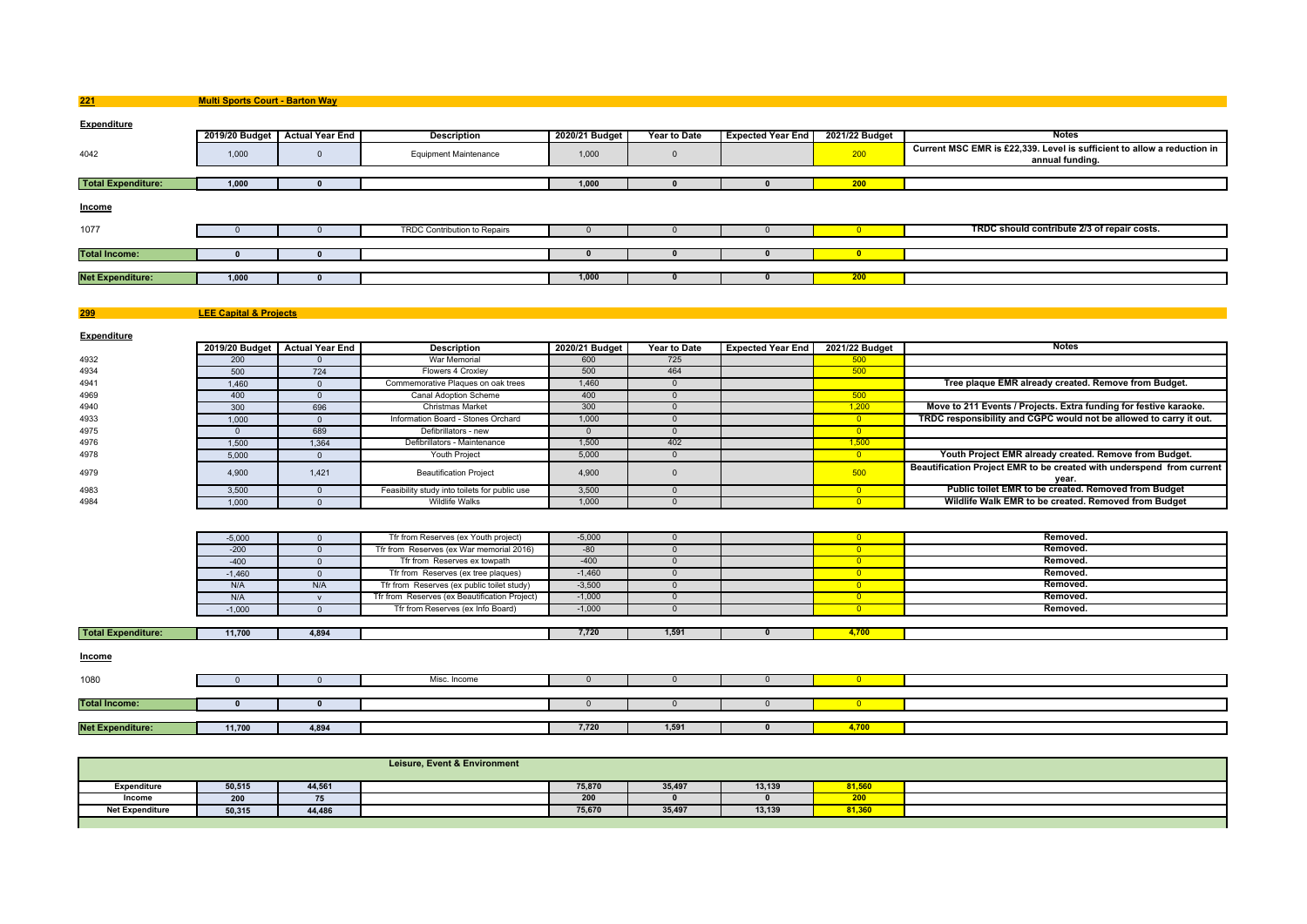### **Planning & Development**

**Roads & Street Furniture**

**301**

**399**

| Expenditure               |                      |                                |                                         |                |                     |                          |                |              |
|---------------------------|----------------------|--------------------------------|-----------------------------------------|----------------|---------------------|--------------------------|----------------|--------------|
|                           |                      | 2019/20 Budget Actual Year End | <b>Description</b>                      | 2020/21 Budget | <b>Year to Date</b> | <b>Expected Year End</b> | 2021/22 Budget | <b>Notes</b> |
| 4043                      | 500                  |                                | Salt Bins/Salt                          | 500            |                     |                          | 250            |              |
| 4047                      | 1,000                |                                | Footpath Maintenance                    | 1,000          |                     |                          | 1,000          |              |
| 4050                      | 100                  |                                | <b>Bus Shelters</b>                     | 100            |                     |                          | 100            |              |
|                           |                      |                                |                                         |                |                     |                          |                |              |
|                           | $-100$               |                                | Tfr from Reserves - ex Bus Shelters     | $-100$         |                     |                          |                |              |
|                           | $-500$               |                                | Tfr from Reserves - ex Salt Bins / Salt | $-250$         |                     |                          | $\overline{0}$ |              |
| 1077                      | $-1,000$             |                                | CMS Grant for Footpath Maintenance      | $-1,000$       |                     |                          | $-1,000$       |              |
|                           |                      |                                |                                         |                |                     |                          |                |              |
| <b>Total Expenditure:</b> |                      |                                |                                         | 250            |                     |                          | 350            |              |
|                           |                      |                                |                                         |                |                     |                          |                |              |
| <b>Net Expenditure:</b>   |                      |                                |                                         | 250            |                     |                          | 350            |              |
|                           |                      |                                |                                         |                |                     |                          |                |              |
|                           |                      |                                |                                         |                |                     |                          |                |              |
| 302                       | <b>Community Bus</b> |                                |                                         |                |                     |                          |                |              |

| <b>Expenditure</b>        |       |                                |                    |                |                     |                          |                |              |
|---------------------------|-------|--------------------------------|--------------------|----------------|---------------------|--------------------------|----------------|--------------|
|                           |       | 2019/20 Budget Actual Year End | <b>Description</b> | 2020/21 Budget | <b>Year to Date</b> | <b>Expected Year End</b> | 2021/22 Budget | <b>Notes</b> |
| 4702                      | 6,900 | 6,840                          | Community Bus      | 7,400          | 1,540               |                          |                |              |
|                           |       |                                |                    |                |                     |                          |                |              |
| <b>Total Expenditure:</b> | 6,900 | 6,840                          |                    | 7,400          | 1.54                |                          | 7.400          |              |
|                           |       |                                |                    |                |                     |                          |                |              |
| <b>Net Expenditure:</b>   | 6,900 | 6,840                          |                    | 7,400          | 1.540               |                          | 7.400          |              |
|                           |       |                                |                    |                |                     |                          |                |              |

## **P&D Capital & Projects**

| <b>Expenditure</b>        |              |                                |                                           |                |              |                          |                         |                                                                                                   |
|---------------------------|--------------|--------------------------------|-------------------------------------------|----------------|--------------|--------------------------|-------------------------|---------------------------------------------------------------------------------------------------|
|                           |              | 2019/20 Budget Actual Year End | <b>Description</b>                        | 2020/21 Budget | Year to Date | <b>Expected Year End</b> | 2021/22 Budget          | Notes                                                                                             |
| 4965                      | 1,500        | 1,680                          | Neighbourhood Plan Development            | 500            |              |                          | 500                     |                                                                                                   |
| 4968                      | 250          | $\Omega$                       | Carbon footprint reduction/Sustainability | 500            |              |                          | $\overline{0}$          | Sustainability EMR to be created with underspend from current year.<br><b>Remove from Budget.</b> |
| 4977                      | $\Omega$     | $\Omega$                       | Community Infrastructure Levy (CIL)       | $\Omega$       |              |                          | $\overline{0}$          |                                                                                                   |
| 4985                      | $\Omega$     | 343                            | <b>CPZ Promotional Leaflet</b>            | $\Omega$       |              |                          | $\overline{0}$          | Removed.                                                                                          |
|                           |              |                                | <b>Face Coverings</b>                     | $\Omega$       | 1,413        |                          | $\overline{\mathbf{0}}$ |                                                                                                   |
|                           |              |                                |                                           |                |              |                          |                         |                                                                                                   |
|                           | $-250$       | n                              | Tfr from Reserves for Sustainability      | $-250$         |              |                          | $\overline{0}$          | Removed.                                                                                          |
|                           |              |                                |                                           |                |              |                          |                         |                                                                                                   |
| <b>Total Expenditure:</b> | 1,500        | 2,023                          |                                           | 750            | 1,413        |                          | 500                     |                                                                                                   |
| <b>Income</b>             |              |                                |                                           |                |              |                          |                         |                                                                                                   |
| 1091                      |              | 282                            | Community Infrastructure Levy             | $\Omega$       | 215          | $\Omega$                 | $\overline{0}$          |                                                                                                   |
|                           |              |                                |                                           |                |              |                          |                         |                                                                                                   |
| <b>Total Income:</b>      | $\mathbf{r}$ | 282                            |                                           | $\mathbf{0}$   | 215          | $\mathbf{0}$             | $\overline{\mathbf{0}}$ |                                                                                                   |
|                           |              |                                |                                           |                |              |                          |                         |                                                                                                   |
| <b>Net Expenditure:</b>   | 1,500        | 1,741                          |                                           | 750            | 1,198        | $\bf{0}$                 | 500                     |                                                                                                   |
|                           |              |                                |                                           |                |              |                          |                         |                                                                                                   |
|                           |              |                                | <b>Planning &amp; Development</b>         |                |              |                          |                         |                                                                                                   |
| <b>Expenditure</b>        | 8,400        | 8,863                          |                                           | 8,400          | 2,953        |                          | 8,250                   |                                                                                                   |
| Income                    | $\Omega$     | 282                            |                                           | $\mathbf{0}$   | 215          | $\mathbf{0}$             | $\overline{\mathbf{0}}$ |                                                                                                   |
| <b>Net Expenditure</b>    | 8,400        | 8,581                          |                                           | 8,400          | 2,738        |                          | 8,250                   |                                                                                                   |